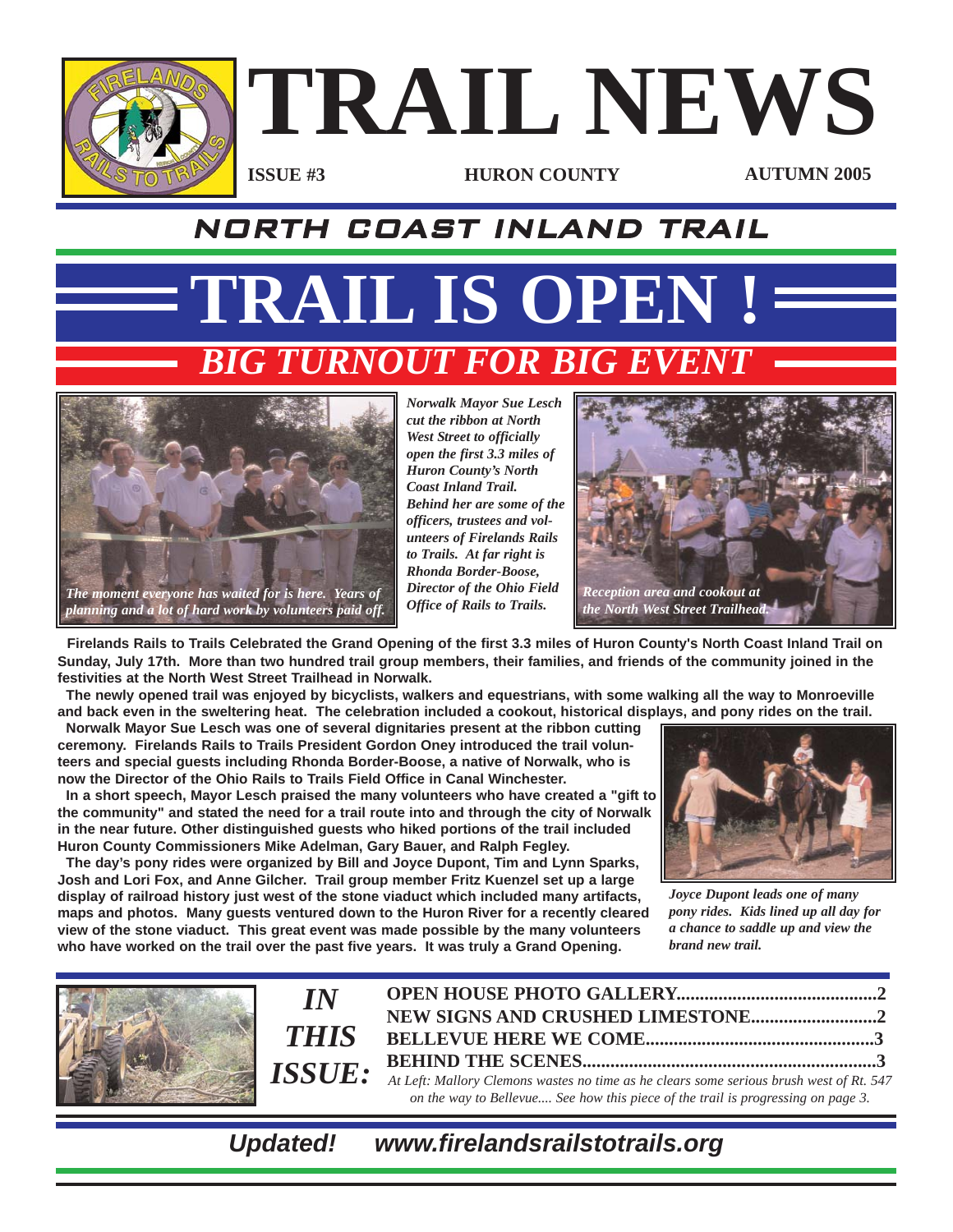## **OPEN HOUSE PHOTO GALLERY**



*Words from Mayor Lesch, Gordon Oney, and Rhonda Border-Boose of the Ohio Rails to Trails Field Office.*





*stop on the way to Monroeville.*





# **HEALTH AND FITNESS NEWS** by Michele Skinn

**Imagine a pill that had no harmful side-effects. One that would tone up your heart and lungs, improve circulation, help you lose weight, strengthen your bones, improve your balance and mood, reduce stress, sharpen your mental faculties and help you to sleep better.**

**Further, suppose that this pill also had been shown to reduce your risk for many types of cancer. In addition, it helped provide stronger muscles, flexibility and balance making falls and injury less likely.**

**Would you take it? The answer, of course, is a resounding "Yes!" Regular exercise does all of the above at any age.** 

**One of the most commonly cited excuses for not exercising is no time. Start slow – promise yourself "I will exercise at least three times a week for 20 minutes" and then do it! You can build from there. The Trail is a perfect place to begin, and this fall you can watch the trees go from green to gold! The trail is a safe place to walk or ride your bike and provides a perfect venue for a family outing – so get the kids or grandkids involved. Remember that you should first consult your family physician before beginning any exercise regimen. So don't wait another day! Get started improving your health today.**





### **CONTINUOUS TRAIL IMPROVEMENTS**

**New trail signs have been placed both on and off the trail to alert bikers, walkers, and equestrians of road crossings and alert motorists of the trail crossings. Fold-down posts now block vehicular access at the trailheads. Horse crossing signs were donated by the Erie County Chapter of the Ohio Horsemans Council. More historical railroad-era signs are in the works.**

**A crushed limestone surface has been applied and rolled near the new culvert just west of Norwalk as seen beneath biker Dustin Beal (above) as he leaves the "Yard Limits" on the day of the Grand Opening. More crushed limestone is planned for the rest of the trail.** 

### **2** NORTH COAST INLAND TRAIL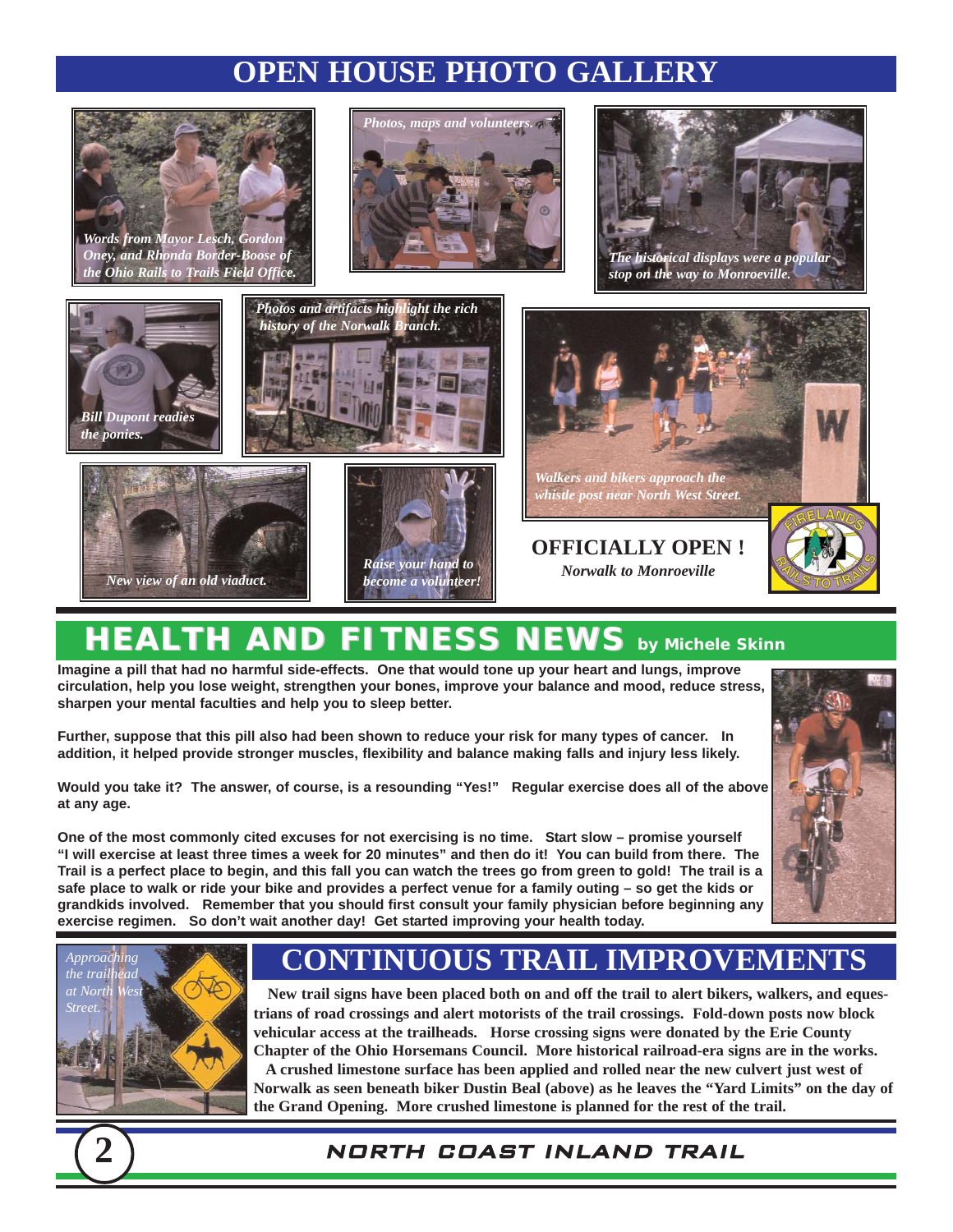### **ON TO BELLEVUE...***and wasting no time!*



*As Mallory maneuvers his backhoe through the jungle, one can see the future trail surface take shape.*

**Not long after the tents came down at the Grand Opening festivities, volunteer Mallory Clemons was back on the trail clearing thirty years of tree growth to expose the former railroad grade just west of Monroeville.** 

**"The brush is really, really thick, but I'm making a lot of progress", he said at the open house while attending with his family.**

**Thanks to his help, Mallory can accomplish in a few hours what would usually take weeks with chainsaws and lots of manual labor. The trail is now clear from Rt. 547 to Williams Road (1.6 miles) and will open soon.**

**"It's going to be a great trail", he added. We couldn't agree more.** 

### **BEHIND THE SCENES...***faces on the trail*



**The trail surface is getting smoother all the time thanks to the hard work of Joe Wilhelm and his crew. Their backhoes and dozers have been improving the trail surface near Monroeville and are clearing debris from the ditches in preparation for the crushed limestone surface.**

**Trail maintenance never ends on the NCIT. Volunteers such as Stan Bernhardt and Fritz Kuenzel regularly patrol the trail on foot or by vehicle in search of fallen trees or other obstructions. Grass mowing is performed regularly by Rich Libbee, Joyce Dupont and Stan Bernhardt along the trail and at the trailheads. Trail worker vehicles can be identified by the magnetic signs (right) which were made by Bonnie Smith.**





### **STUDENT VOLUNTEERS**

**On September 3, 2005 nineteen Oberlin College students participated in a work day on the trail between Norwalk and Monroeville.**

**The freshmen students had all volunteered for a Community Service Day in advance of beginning classes in earnest. They trimmed brush and picked up stones, limbs, and railroad tie remnants along the 3.3-mile section of the North Coast Inland Trail.** 

**The students hailed from Ohio, Wisconsin, Minnesota, Maryland, California, Pennsylvania,**

**Massachusetts, and Washington D.C.**

**FRTTI members Stan Bernhardt and Gordon Oney led the students in their work.** 





*PRESERVING OUR* **RAILROAD HERITAGE**

**NOTICE TO CONTRACTORS! Toledo, Norwalk and Cleveland Rail Road.**

**PROPOSALS will be received at the Rail Road Office in Norwalk, Huron County, Ohio until Monday, the 23rd of June inst., at noon, for doing the Grubbing, Clearing, Grading and Masonry of Twenty-Nine Sections of the Toledo, Norwalk and Cleveland Rail Road, between Fremont and Norwalk, through Bellevue and Monroeville........** 

**By order of the President. L.W. Ashley, Engineer Norwalk, June 2, 1851.**

*154 years later, we're still clearing brush!* 





*Ten 4-4-0 "American" type locomotives pose with the men of the Lake Shore and Michigan Southern Railroad (former TN&C RR) at the Norwalk Roundhouse in the 1860's. Note the fountain! Fritz Kuenzel Collection.*

HURON COUNTY'S RECREATIONAL TRAIL **3**